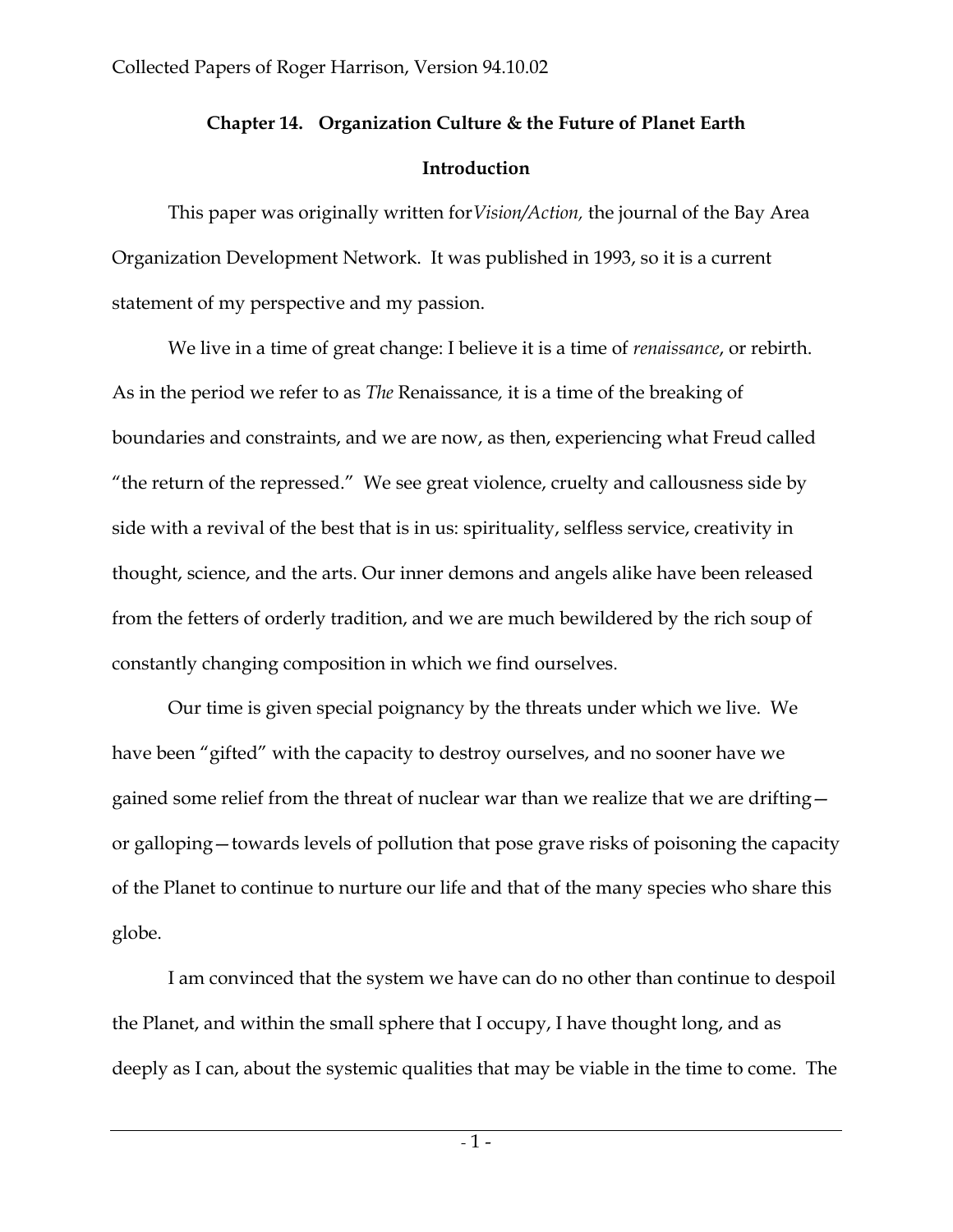various models of organization culture I have put out over the years define the stages of my thought about organizational and societal evolution—where we have been, where we are now, where we are going. (My models of organization culture are a bit like Monet's famous series of paintings of a field of haystacks. Each painting in the series captures the scene subject a slightly different perspective or light, but it is the same subject in each painting.) I believe the latest of these models maps the changes in organizations yesterday and today, and it tells me what to look for and work for. The description below is condensed from *Humanizing Change* (Harrison, Cooper, and Dawes, 1991).

### **Four Organization Cultures**

I call the four archetypal cultures *Transactional, Self Expression, Alignment,* and *Mutuality*. The Transactional culture is typical of traditional business organizations, operating on fear and hope of reward, with control exercised through personal power, or impersonally, through bureaucratic roles, structures, and procedures. Another word for the Transactional archetype is "patriarchy." It has been the dominant societal and organizational form in the Western world for centuries, if not for millenia. McGregor's Theory X (McGregor, 1960) is a statement of the basic assumptions of the Transactional culture. Most companies have operated on this model in the past, and many still do. In the Transactional organization, OD is strongly countercultural. Clients are oriented to structural and procedural changes, replacement of personnel, quick fixes and manipulation of reward systems. Many practitioners have recently found themselves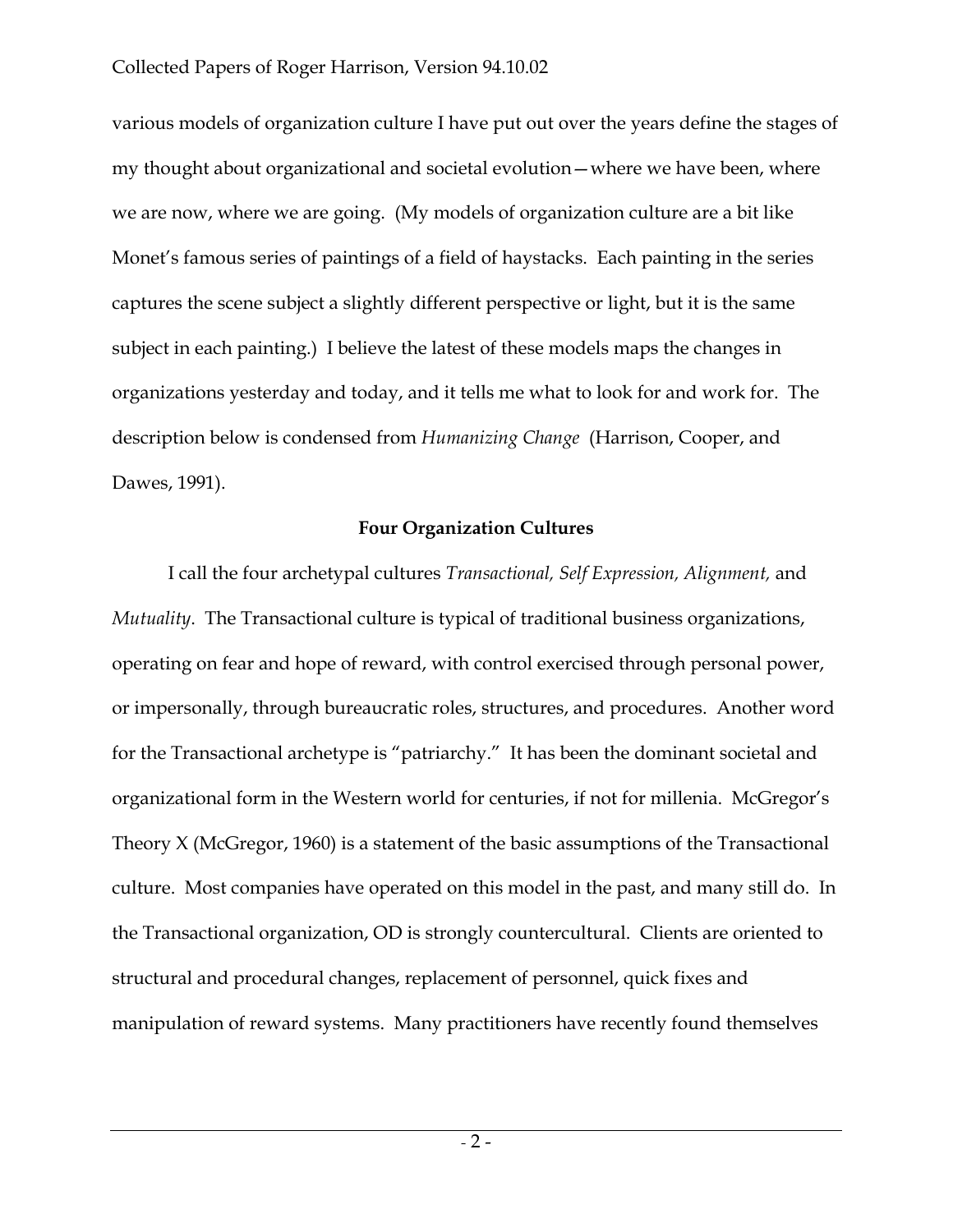redefining OD to include those things, which is fine with me. However, I have little heart for those activities.

### *Self Expression: A Challenge toTransactional Cultures*

The Transactional form has been challenged during the recent past by a set of values and social arrangements based on individuality and autonomy that I call the Self Expression culture. Its basic assumption is similar to McGregor's Theory Y, that people have an internal motivation to produce and create, and that they work best when they are given meaningful and intrinsically satisfying work and are trusted to manage themselves. The Self Expression culture is often found in small high technology firms, some R & D and consulting organizations, and many associations of individual professionals, such as doctors and lawyers. Steve Jobs and the Macintosh Group in the early days of Apple Computer provide an example of the Self Expression orientation, mixed with strong elements of the Alignment culture described below.

Many organizations have strong elements of Self Expression in them, because individuality and the celebration of self are elements that are developing strength in the larger culture. People want and are coming to expect to have challenging and meaningful work through which they can learn and grow, and they want to be given responsibility and autonomy in the doing of it.

There has been a great increase in the number of organizations with strong Self Expression elements in the last decade or two. In the seventies, when I first put forward the idea of the *Person culture*, from which the idea of Self Expression is derived) (Harrison, 1972\*-b) I could identify only a few organizations that exemplified that

*-* 3 -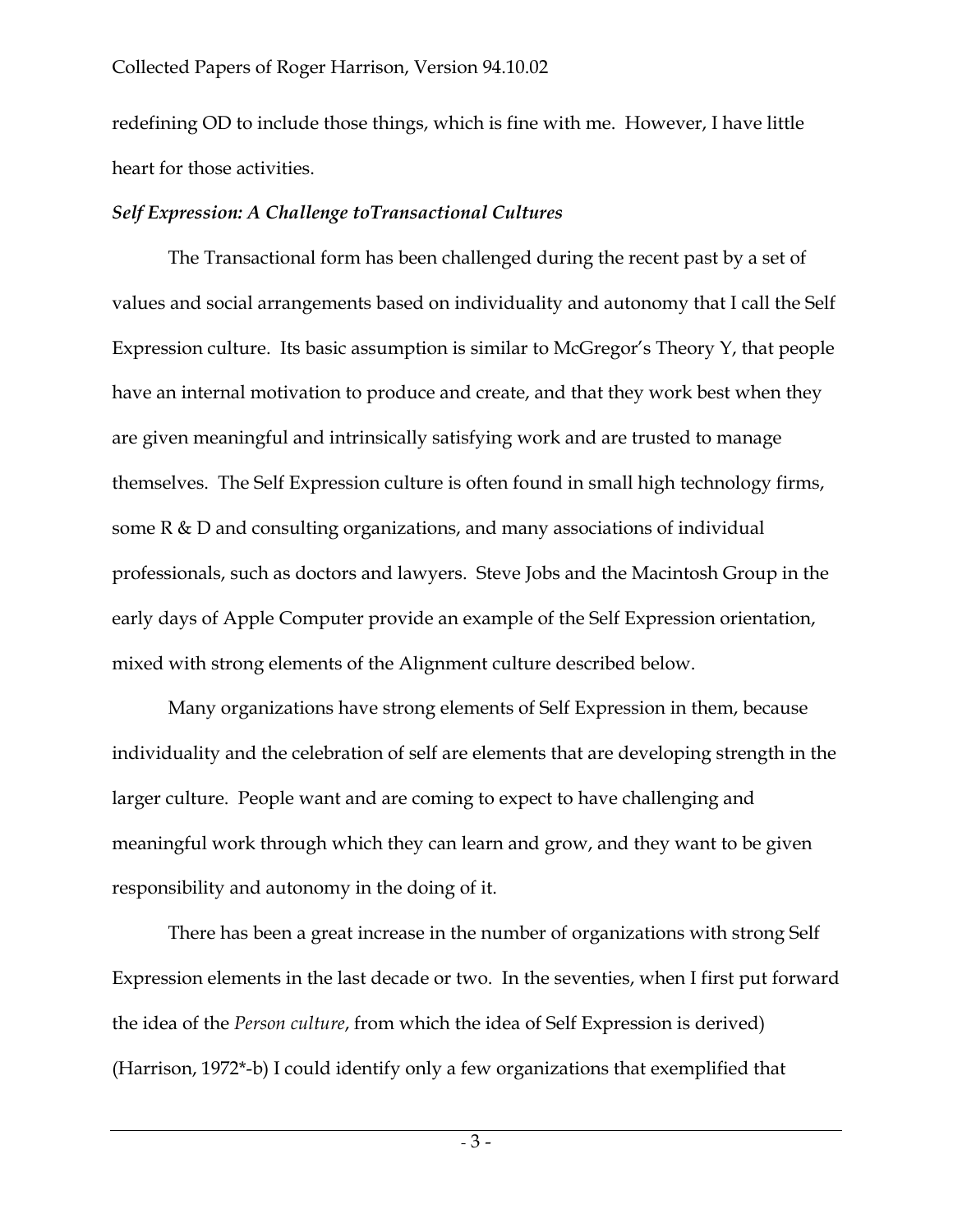thrust. Now, in the nineties, strong Self Expression influences can be found in many if not most organizations that depend on individual creativity for their success, as well as some that don't. OD in Self Expression organizations often centers on team development and the development of individual influencing skills, because of the difficulty of achieving common effort in those systems (see "Culture and Levels of Consciousness in Organizations," in this volume). The work can be satisfying, but it has to be done over and over again, because Self Expression organizations suffer from short term memory loss.

## *Value Driven Cultures: Alignment and Mutuality*

I call the remaining two cultures *value driven* as opposed to *gratification driven,*  because the motive power in such cultures is beyond the satisfaction of some need or lack. It may be altruistic, at least in part, and the motivation is always more than material. These cultures are either directed to the pursuit of some ideal, principle or goal that is intrinsically valued, or they have a strong caring or service orientation. I have divided the value driven cultures into two, which I call Alignment and Mutuality. Aligned organizations appeal to the intellect and the will; Mutuality organizations are of the heart, evoking the love and compassion of their members.

Figure 14.1. shows how all four cultures, relate, in a roughly hierarchical fashion. Figure 14.1. Four Organization Cultures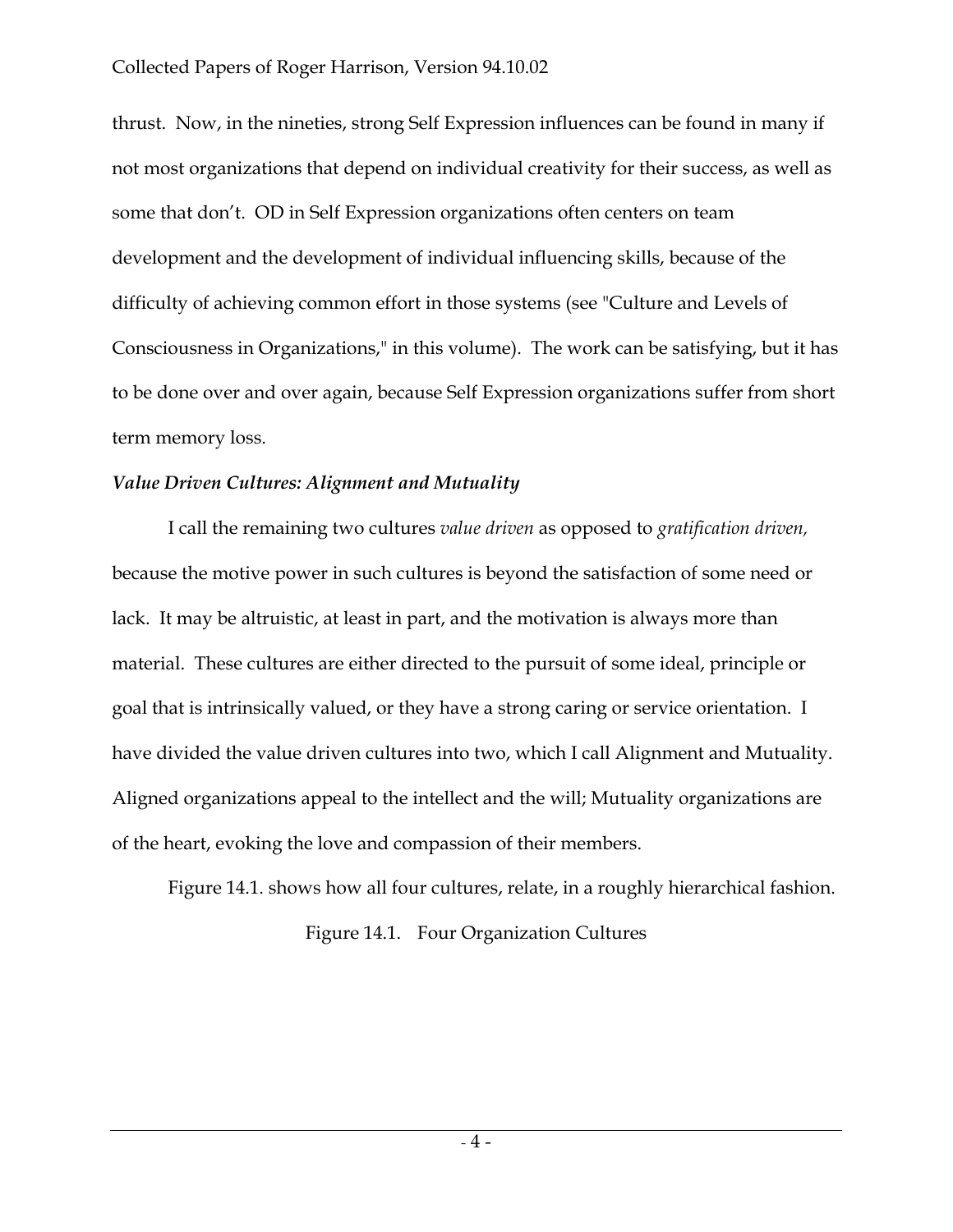

*The Alignment Culture*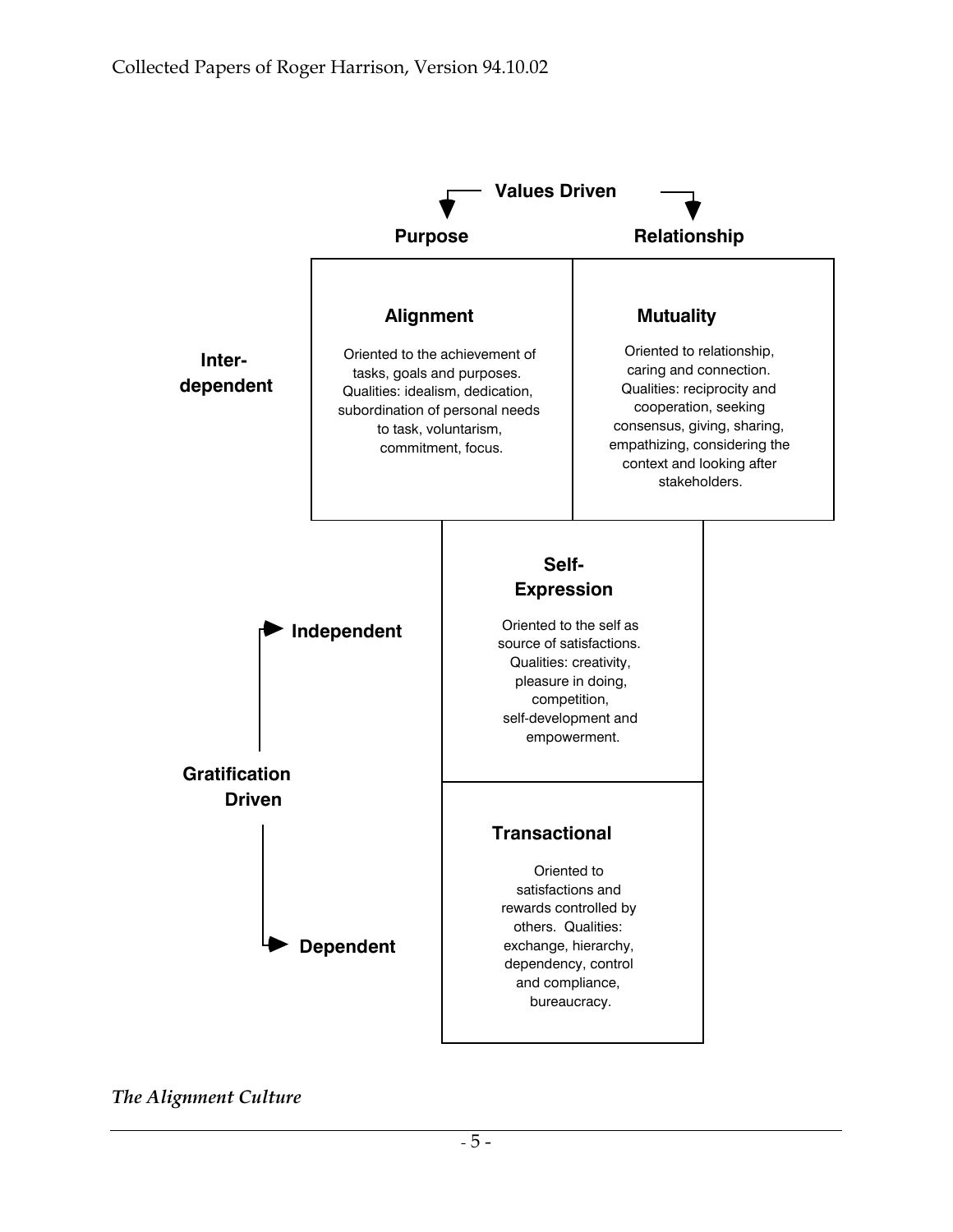The more common of the value driven cultures in our society is the aligned, or vision oriented organization, one in which common effort is achieved by voluntary commitment to an overarching purpose. Like the Self Expression culture, Alignment appeals to people who are working on the development of their autonomy. Unwilling to be ruled by positional authority, and disrespectful of formal systems, they will yet willingly surrender some part of their newly won freedom to a vision, ideal or purpose that gives meaning and value to their work. They can, indeed, experience a sense of enhanced self worth and empowerment from being part of a group pursuing valued ends.

The basic assumption of Alignment is that one finds meaning and personal worth in sacrifice to something bigger than and outside of oneself, whether that something be a leader, a nation, a principle, a cause, or simply a challenging task to which one has become committed. The Alignment culture is typical of nations engaged in wars of national survival and can inspire great heroism and self sacrifice. Both sides in World Wars I and II typified the idealism of the Alignment culture, as did International Communism in the thirties and forties. More recently, the Peace Corps and the civil rights, anti-nuclear, right-to-life, and pro-choice movements have each given us examples of Alignment. So have terrorist organizations, religious cults, and Islamic and Christian fundmentalism. In workaday organizations, people who have participated in such situations as new business and new plant startups, nuclear test shots, and intensive care units report that these work cultures can provide deep personal satisfactions and evoke personal commitment of a high order. As we see from

*-* 6 -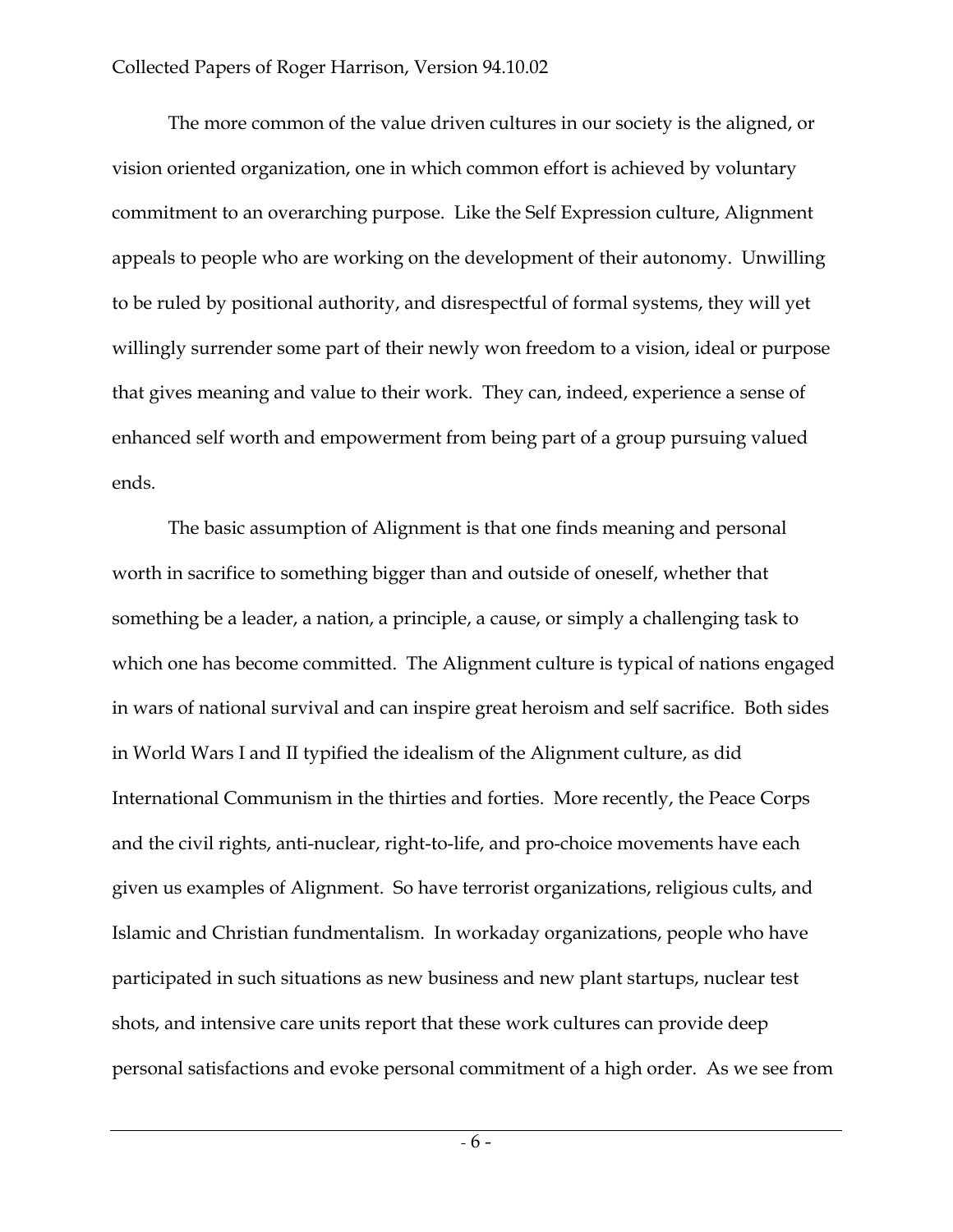the diverse lists above, an organization does not have to be good or noble to be aligned. A team planning and implementing a safe cracking or Great Train Robbery can have many qualities of alignment.

The popularity of activities such as vision and mission development workshops, and training in visionary leadership attests to recent interest in creating aligned organizations, as does much of the work called "organization transformation" (OT). Such OD work can be useful and satisfying when it is supported by a willingness on the part of top management to place themselves in service to the vision (Harrison, 1987\*-a). When Transactional leaders create a vision and then endeavor to enroll their organization in it without undergoing a transformation in their own team culture, it becomes an exercise in Machiavelian manipulation, self-deception, or both.

### *The Mutuality Organization*

In Mutuality cultures people find meaning in *relationships.* Mutuality cultures exemplify the values of connection, cooperation, appreciation, respect for diversity, caring and looking out for one another, and community. The driving force in such cultures is human love, in its larger sense of friendship, brother and sisterhood, empathy and compassion, rather than romantic or erotic love. Such cultures operate through networks of mutual caring and reciprocal responsibilities, rather than through power hierarchies, or formal structures, rules and procedures.

The Mutuality ethic is one of responsibility and caring, rather than one of rights and justice. It derives from the feminine side of our nature, rather than from our patriarchal archetypes. Its basic assumption is systems oriented and participative: we

*-* 7 -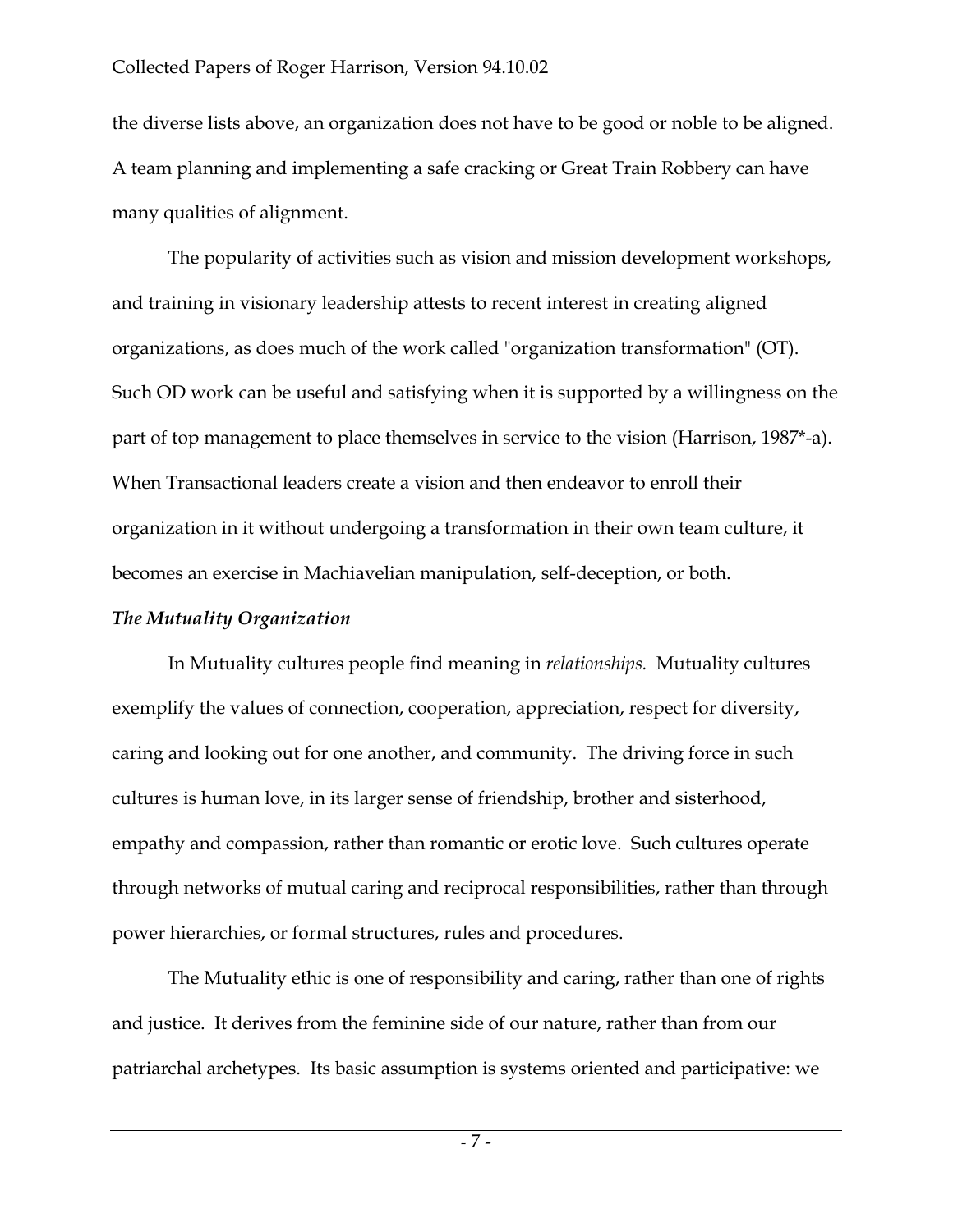are not independent, but exist as parts of ever larger systems which nurture and sustain us. Every action we take impacts everything else in the system; thus, we need to appreciate our connections in order to act responsibly.

My idea of the Mutuality culture has much in common with Rhiane Eisler's feminist *Partnership Model* (Eisler, 1987), (Eisler and Loye, 1990). The Transactional culture sounds much like her *Dominator Model.* We differ, however, in my including Self Expression and Alignment as forms and stages that are less polarized than those two. Both of them are non hierarchical ways of managing relationships in which both the masculine and the feminine may be expressed. I believe it is important to find mixed models and transitional forms. Otherwise, our choices are too stark, and our creativity tends to be overwhelmed by anxiety.

Examples of the Mutuality culture are hard to find in business organizations, except in the informal and unofficial aspects of their cultures, such as the "grapevine." I have seen Mutuality working in balance with Alignment in production plants organized around self managing teams. Such diverse OD work as training in managing diversity, systems thinking, and work on whole systems (e.g., Future Search Conferences (Weisbord, 1993)) share the basic assumptions of the Mutuality archetype. Also, the sociotechnical systems approaches that have been such an important part of the movement to redesign work are based on learnings from the Mutuality cultures at the coal face in the British mining industry (Trist and Bamforth, incomplete citation) Unfortunately, in much recent work, (e.g., work on"reengineering" the production process) the "socio" part of sociotechnical systems has been missed out.

*-* 8 -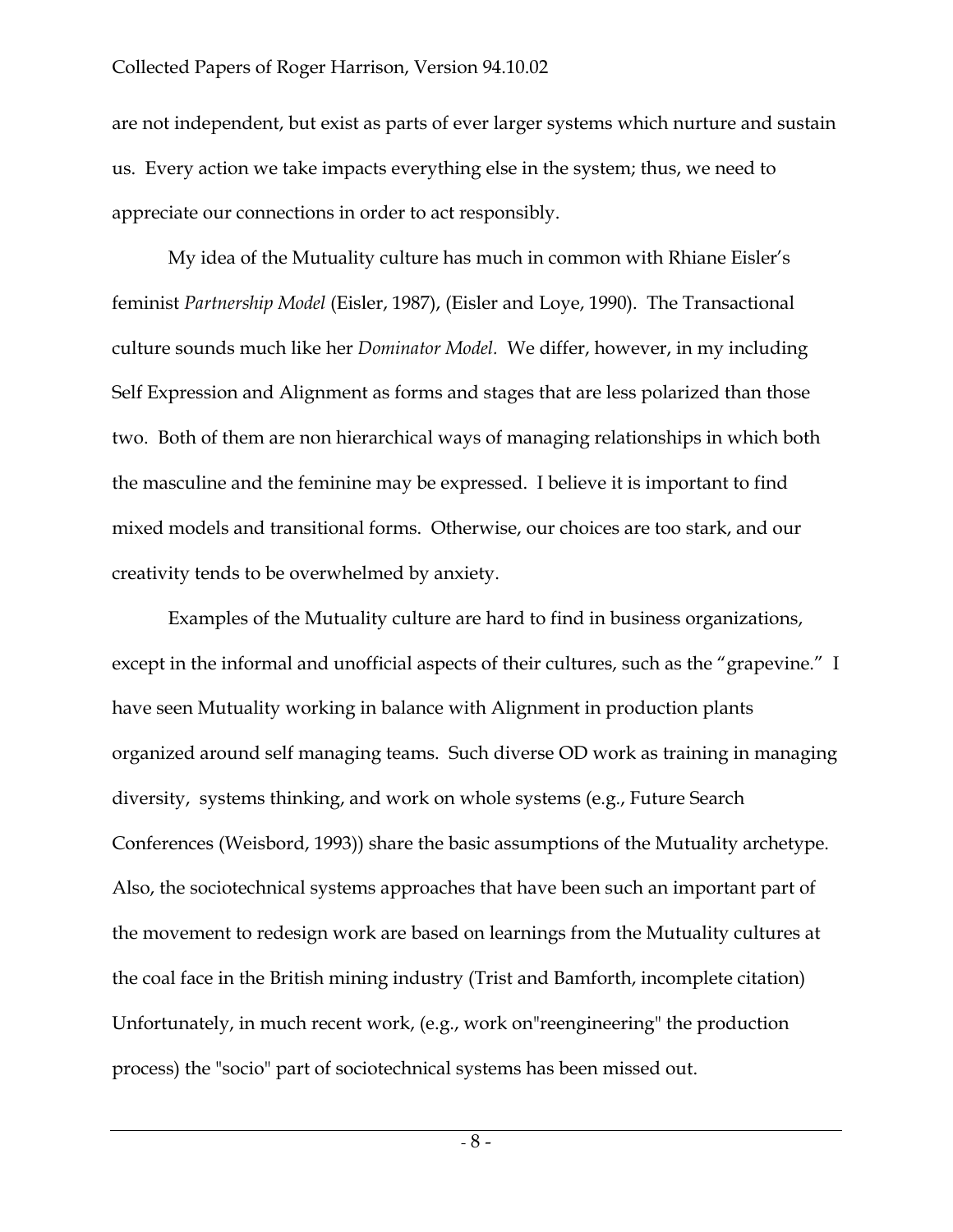# **Where We Are in the Cultural Development of Organizations**

Today many organizations have strong elements of the Self Expression culture and are looking for the common effort and singleness of purpose typical of Aligned organizations. Mutuality has attracted little interest on the part of business leaders. There is a hunger for community within organizations, as well as in society generally, but we don't know how to get there from our egoistic, individualistic orientations.

# *Progression in the Evolution of Cultures*

There is a natural progression in the cultural development of organizations, from Transactional to Self Expression, then on to Alignment, and (sometimes) thence to Mutuality. This is not to say that other transformations are not possible, only that we can see organizations moving from Transactional to Self Expression all around us. There is some evidence about how the further transformation to Alignment works, and I believe that there are developing strong environmental pressures on organizations that will influence them to move towards Mutuality in due course. More of my ideas about the evolution of organization cultures are to be found in "Culture and Levels of Consciousness in Organizations" in this volume. Here I will describe only my reasons for believing that the Mutuality orientation offers answers to several fundamental issues with which organizations currently are struggling. These are

- Dealing with complexity and chaos through organizational learning.
- Improving quality and service through *appreciation:*
- Healing the trauma of rapid change.
- Working with diversity.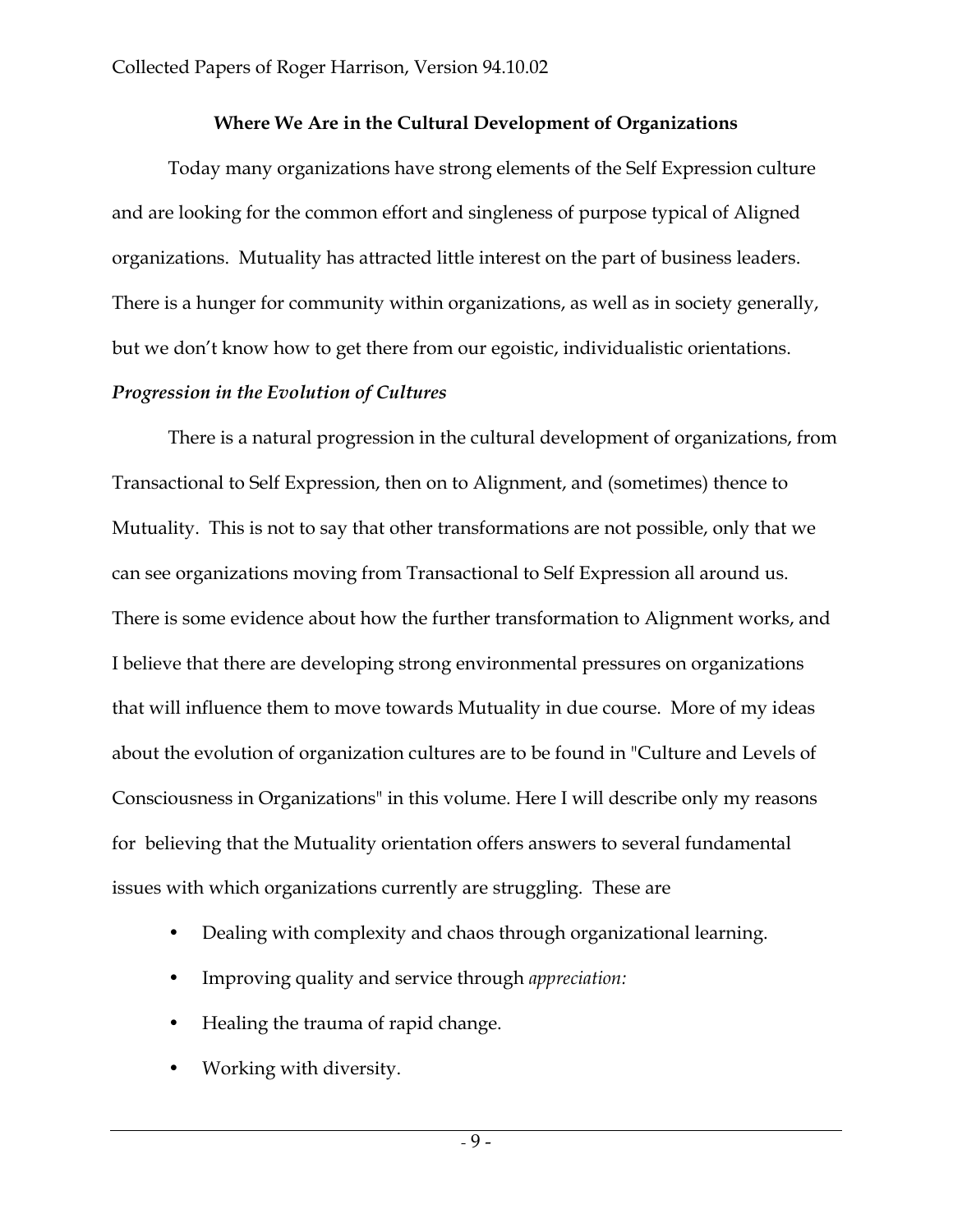# *'Mutuality—the Cutting Edge of Organization Development*

For me, bringing Mutuality into organizations defines the cutting edge of OD, where we can make a real difference through our insights and actions. I should like to influence my colleagues in OD to focus their hearts and energies on this challenge during the nineties and beyond. Already there are promising initiatives in two of them, *organizational learning* and improving quality and service through *appreciation*.

# *Dealing with Complexity and Chaos through Organizational Learning*

I have said elsewhere ((Harrison, 1992), and "Steps Towards the Learning Organization" in this volume), that the greatest enemies to organizational learning are fear, competition, and a narrow focus on problem solving which leads people to take action in ways that create further perturbations of the system,

Learning is restricted by competitive feelings and attitudes. In most organizations, the level of competition is unhealthy and inimical to both individual and corporate learning. Not only does information become a scarce resource in the battle of all against all, but the experimentation and risk taking that are essential to high order learning are avoided for fear of falling behind others in the endless footrace towards success. In Mutuality cultures, competition is balanced by cooperation, and there is an assumption of joint responsibility for results. Information is shared more willingly and communication is the norm, rather than the exception.

People in Transactional, Self Expression and Aligned organizations are motivated by fear and/or task urgency to decide quickly and move ahead, but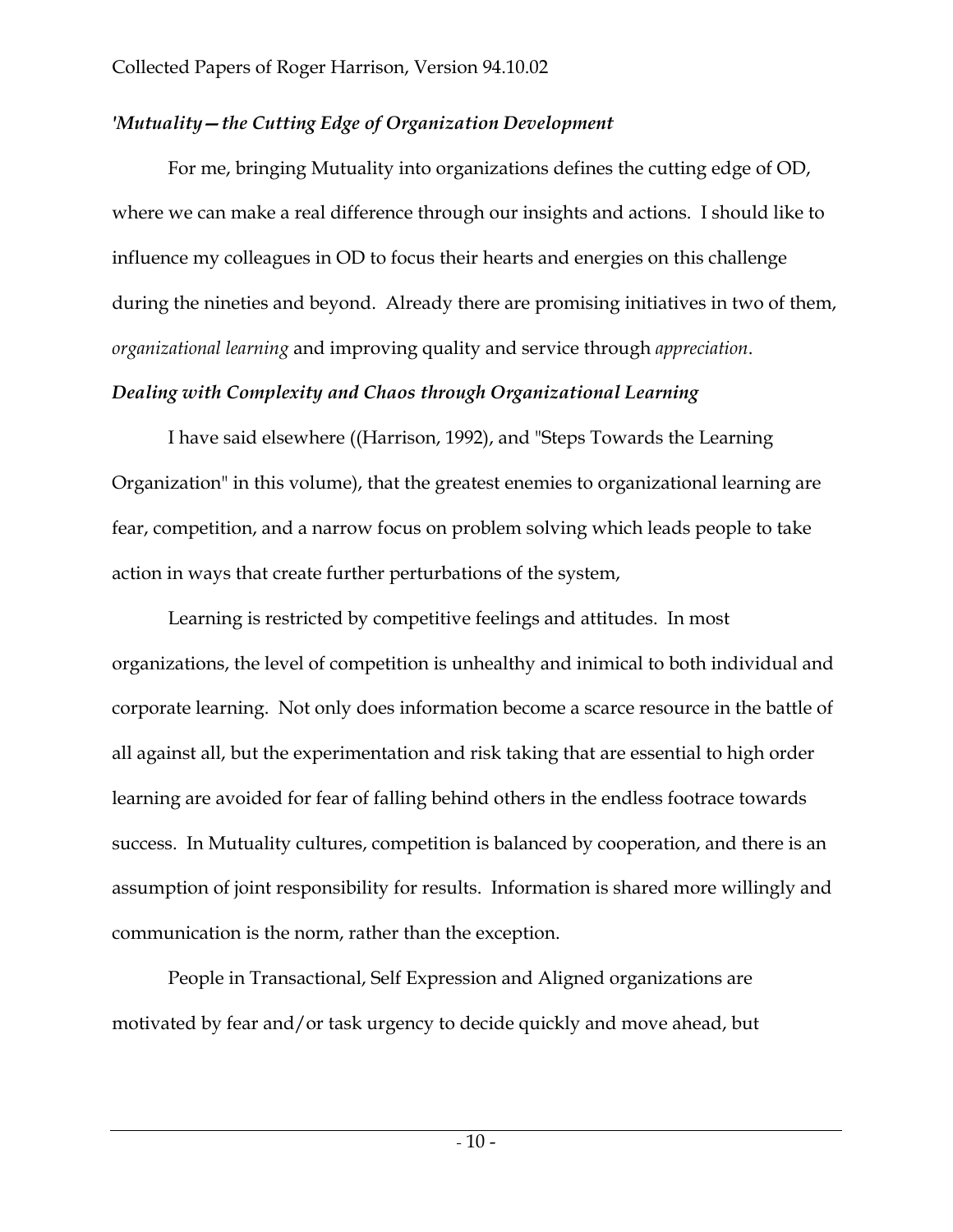uncertainty, anxiety and fear of failure lead them to spend large amounts of time in inconclusive meetings and other unproductive busyness.

To men and women of action, reflection and deep investigation are often seen as wasting time. They would rather act now, and then take their next steps based on the result. Such trial and error problem solving only leads to a permanent fix if the true causes of the problems are close in time and space to the symptoms. If the causes are hidden in the complexities of a larger system, then trial and error problem solving inevitably creates new problems, contributing to the endless cycle, *problem-—fix-—new problem*, in which most organizations find themselves.

Deep reflection leads initially to experiencing situations as more complex than they appears at first, thus increasing people's anxiety and frustration. Reflective learning activities which might lead to greater clarity about the consequences of action are avoided because in the short term they increase pain.

It requires courage and will to break the circle by taking the time to examine situations in greater depth and complexity. The Mutuality culture supports a more reflective, inclusive approach, because members habitually take into account a complex web of relationships and responsibilities in determining what is to be done. Because they are less centered on self and mission, they are more open to system and context.

In such cultures, demands for change and ever higher performance are balanced by compassion for human frailty—for the doubts, fears, reluctance and resentment that most of us experience when we are required to change and grow. In such an organization we do not always have to project an image of competence and confidence.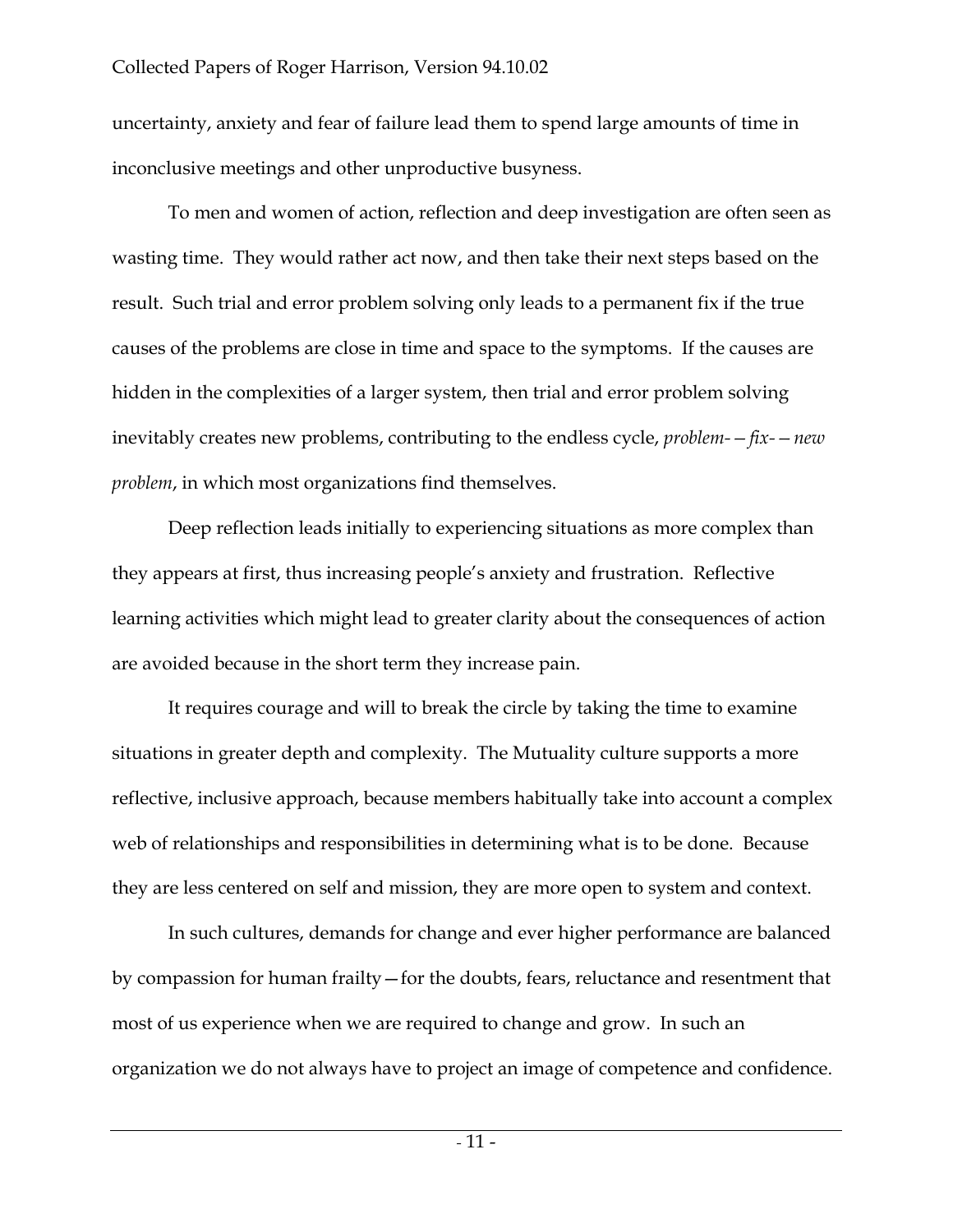We can share our uncertainties and frustrations, and in sharing, lighten our individual loads.

# *The Promise of Future Search and Technologies of Participation*

Currently, the most promising approaches I have seen consultants use to facilitate organizational learning have strong Mutuality aspects. There is a growing recognition within our profession, if not yet among many of our clients, that no group within an organization, least of all a power elite, can see either the organization or its environment *as a whole,* and that the best way to deal with complexity is to look at it *all at once,* rather than trying to break it down into parts. This realization is leading us to use and invent ways to bring together all the stakeholders—managers, employees, customers, suppliers, investors, etc.—to work on the whole organization. Two such initiatives are Future Search (Weisbord, 1993) and the Technologies of Participation of the Institute for Cultural Affairs (Spencer, 1989). I have been impressed and heartened by recent reports of successful large group problem solving and strategy planning sessions involving numbers from around 50 or 100, up to as many as 2500 people in the room at the same time, building a common understanding of the context for strategy, and then finding ways to move forward together.

Such approaches create mutuality through both cognitive and emotional processes. Cognitively, they build a shared understanding of the web of interdependencies that connects all the stakeholders and binds them to a common fate. This balances the individualistic fantasy that says we can live our lives independent of others, and that we can profit at the expense of others in other than the short term.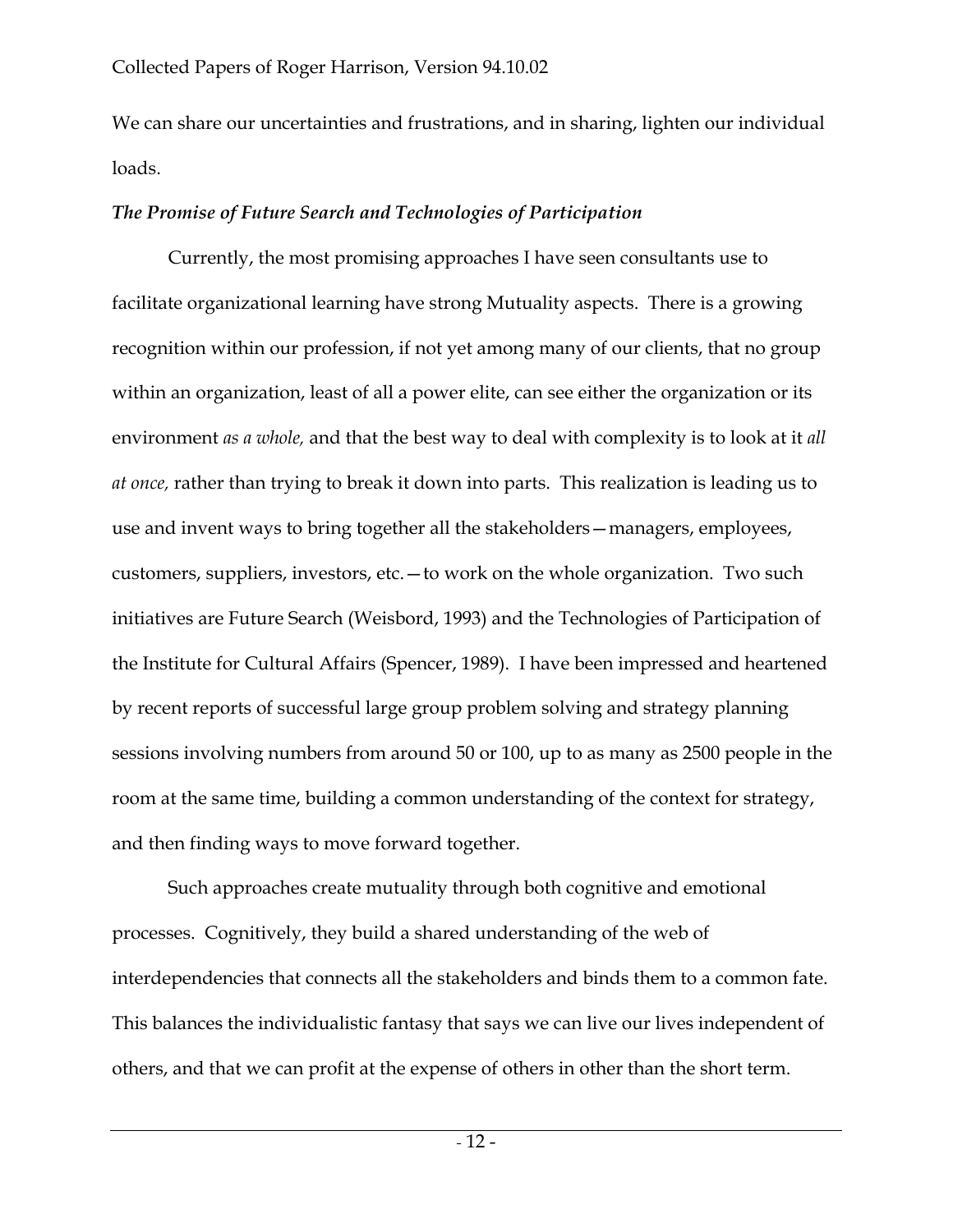Cognitively these approaches also tend to sweep away our private, local maps of reality, replacing them first with "blooming, buzzing confusion," and then with a shared, but rather fuzzy and intuitive common map of the *whole territory*.

Emotionally these large group approaches foster *unity within diversity* by letting groups of stakeholders who may be in conflict appreciate one another's common humanity. They give everyone a chance to be heard. They develop shared ownership in the decisions and initiatives which are the outcomes of these large group processes. By dwelling on what is common rather than what is in conflict, they change perceptions of people's relationships with one another in ways that foster a sense of oneness, and predispose people to cooperate, rather than compete.

### *Improving Quality and Service through Appreciation*

I have previously discussed the relationships between organization culture and quality of service (Harrison and Powell, 1987). To recapitulate, service to internal or external customers is a reflection of how people experience relationships within their own organization. *As within, so without—*as we treat one another within the organization, so we treat our external stakeholders. People in Mutuality organizations are treated as *participants.* They have a voice in decisions affecting them, and they reciprocate by considering their stakeholders in making decisions, by treating *them* as stakeholders. They go well beyond focusing on what will benefit their own task or mission and advance their goals. They take into consideration the needs of their colleagues, other groups internal to their organization, and external stakeholders, such as customers, suppliers, the community, and the environment. The faculty of learning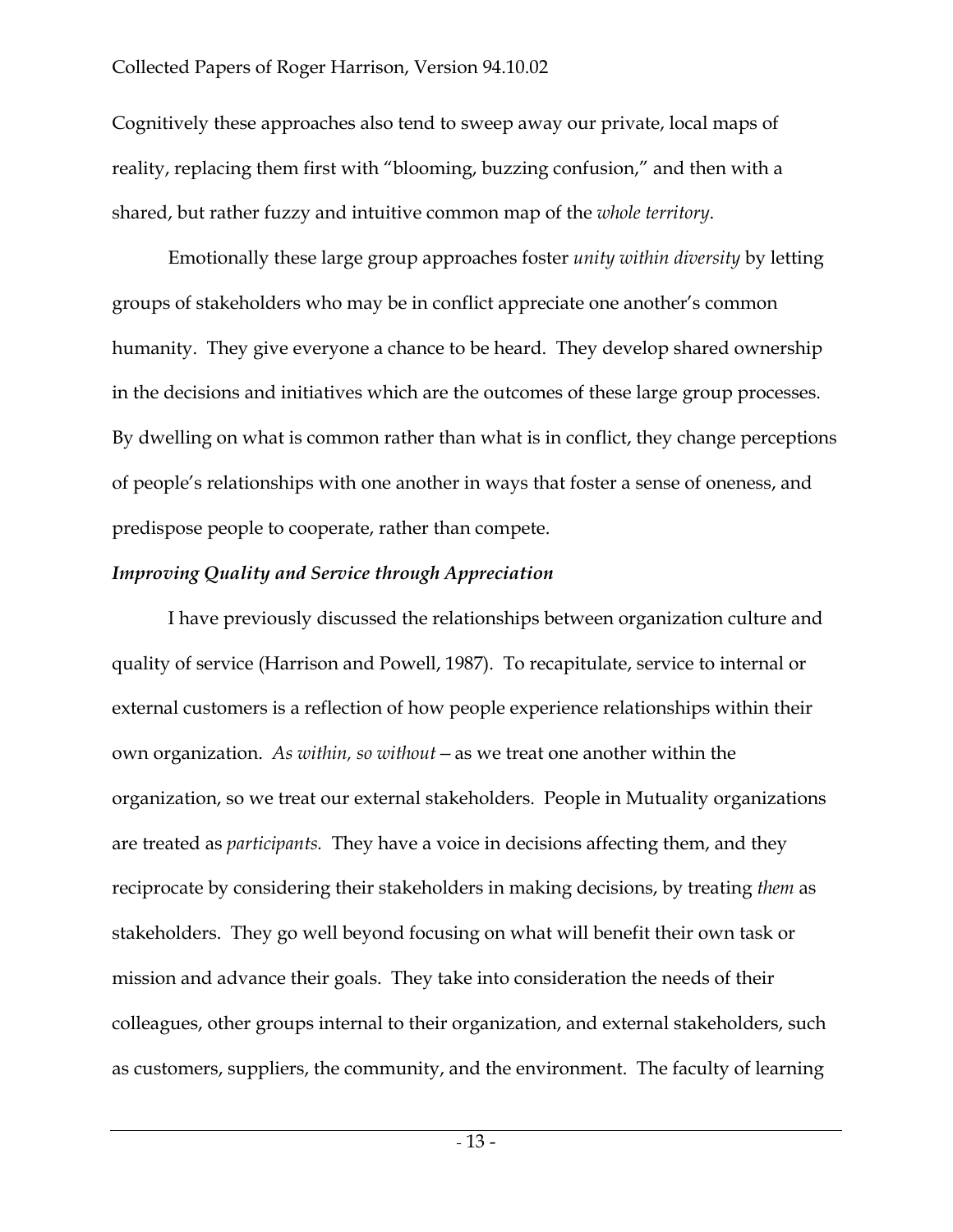and responding to how others think and feel I call *appreciation.* after Bill Smith's work (Smith, 1993). It is a deep understanding, held with compassion. Appreciation is fostered by ways of working that bring people together in dialogue and in cooperative activities. They meet not only to solve problems and make decisions, but to share and understand what is happening in different parts of the organization; to learn what others are thinking and feeling about those events, and how they are valuing them; and to give and receive help.

# **Healing the Trauma of Tapid change**

Currently, people in many organizations are experiencing the darker side of the Self Expression modality in the breaking of the dependent contract that used to exist between employees and large, bureaucratic companies. Formerly, security was the benefit offered for conformity and compliance. Then people began testing the boundaries and pushing for more autonomy. They withdrew their loyalty from the organization in favor of looking after themselves. Now organizations are reciprocating by treating employees as independent contractors who can be dispensed with when convenient or expedient. The ties of loyalty and dependency typical of the patriarchy are giving way to an impersonal instrumentalism in which employees think of the organization as a playing field in which the game is for everyone to win as much as they can. Leaders reciprocate by treating both employees and environmental quality as expendable pawns in larger games between organizations in which Planet Earth is the playing field.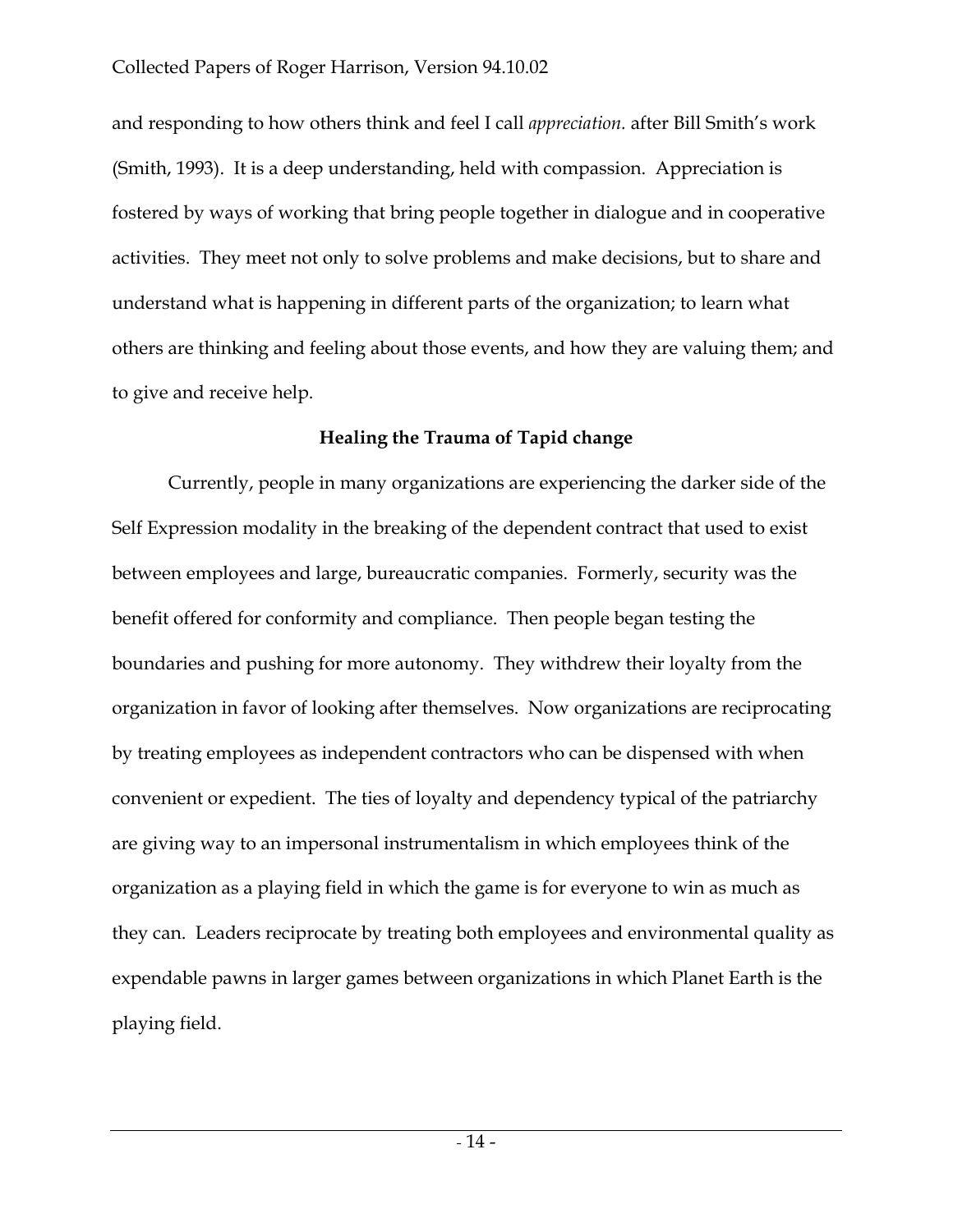Employees are finding themselves less empowered than they thought they were, and less autonomous. As available resources shrink, games in which it once seemed as though everyone could win become bitter struggles for survival. Employees are wounded and traumatized by what is going on, and many are having to do the work of those who have been made redundant, in addition to their own. They are angry, resentful, anxious, stressed and overworked. They, and their organizations, are in urgent need of healing (Noer, 1993). At the same time, companies are endeavoring to install such approaches as Total Quality Management that require strong commitment, and a high degree of alignment between employees' goals and those of the organization. It is a bit like asking a surgical patient in the recovery room to get up and run laps.

About eighteen months ago I began think about reframing our work from what I have always thought of as the rather grandiose concept of "change agentry" to that of "organizational healing." I talked about this with other consultants, and eventually I invited some to attend what I hoped would be the first meeting of an "Organizational Healing Network." To my pleasure and surprise, thirty people turned up for the first meeting. We sat in a circle, and each person spoke of what brought them to the meeting, how they were experiencing the need for healing in their organizations, and how they were dealing with those needs. It was very moving to me, and I know to others as well, to sit in a group of OD consultants, most of whom have fair sized egos, and hear no one try to score points by talking about the innovative interventions they were making or the successes they had achieved in healing organizations. Instead, each person spoke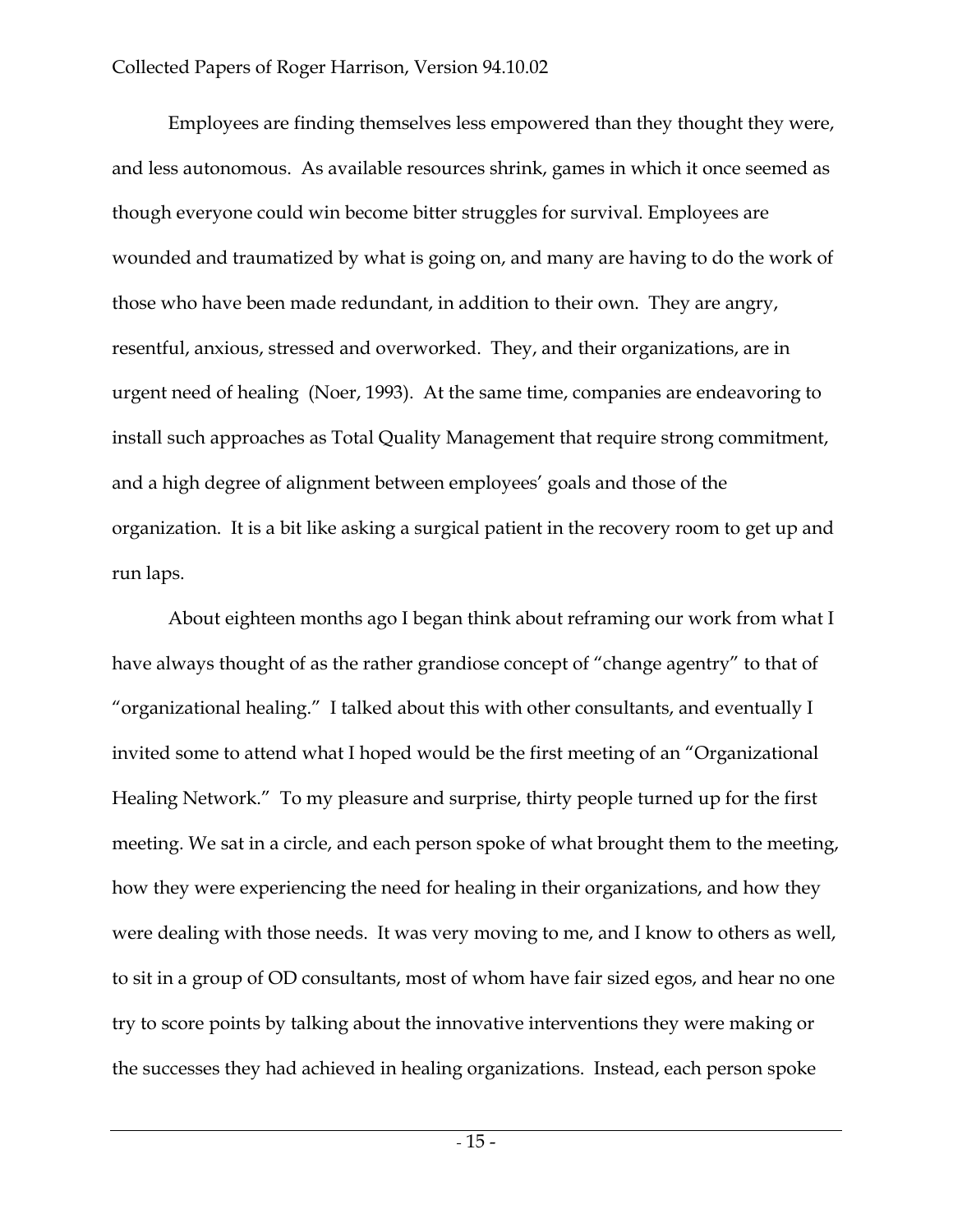from the heart about the pain and grief in their organizations, their sadness and frustration at not being able to help more, and their wish to find ways to help. They spoke also about their own need for healing, and the difficulty of trying to help others when one is in pain or grief oneself.

I believe organizational healing is currently the most appropriate way we can express to the benefit of clients our own longings for a climate of love and nurturance. Merely framing our work as "healing," as distinct from "change" shifts our perspective enough that we can begin to see needs and opportunities to serve that we could not see before. My colleague, Sandra Florstedt and I have recently completed our first project designated as organization healing. We found it an inspiring and heart-warming process. I now conducted workshops on organizational healing both in the US and the UK for Human Resource professionals. In these workshops, I found a great sense of compassion and heartfelt concern for the pain being experienced by organization members, and the same wish to help that I had found in the consultants I convened in the Bay Area. Out of these workshops came ideas about what we can do to heal organizations, along with some intriguing questions.

I have used a model called the "Castle and the Battlefield" (Harrison, 1963\*) to understand the healing process in organizations undergoing painful change. The Castle represents safety, security, reliable gratification of one's needs, and confirmation from others of who one thinks one is. It is "the way things were," or "the way we expect things to be." The Battlefield represents the arena of change. It is characterized by threats, challenges, wounds, and opportunities. The threats and wounds are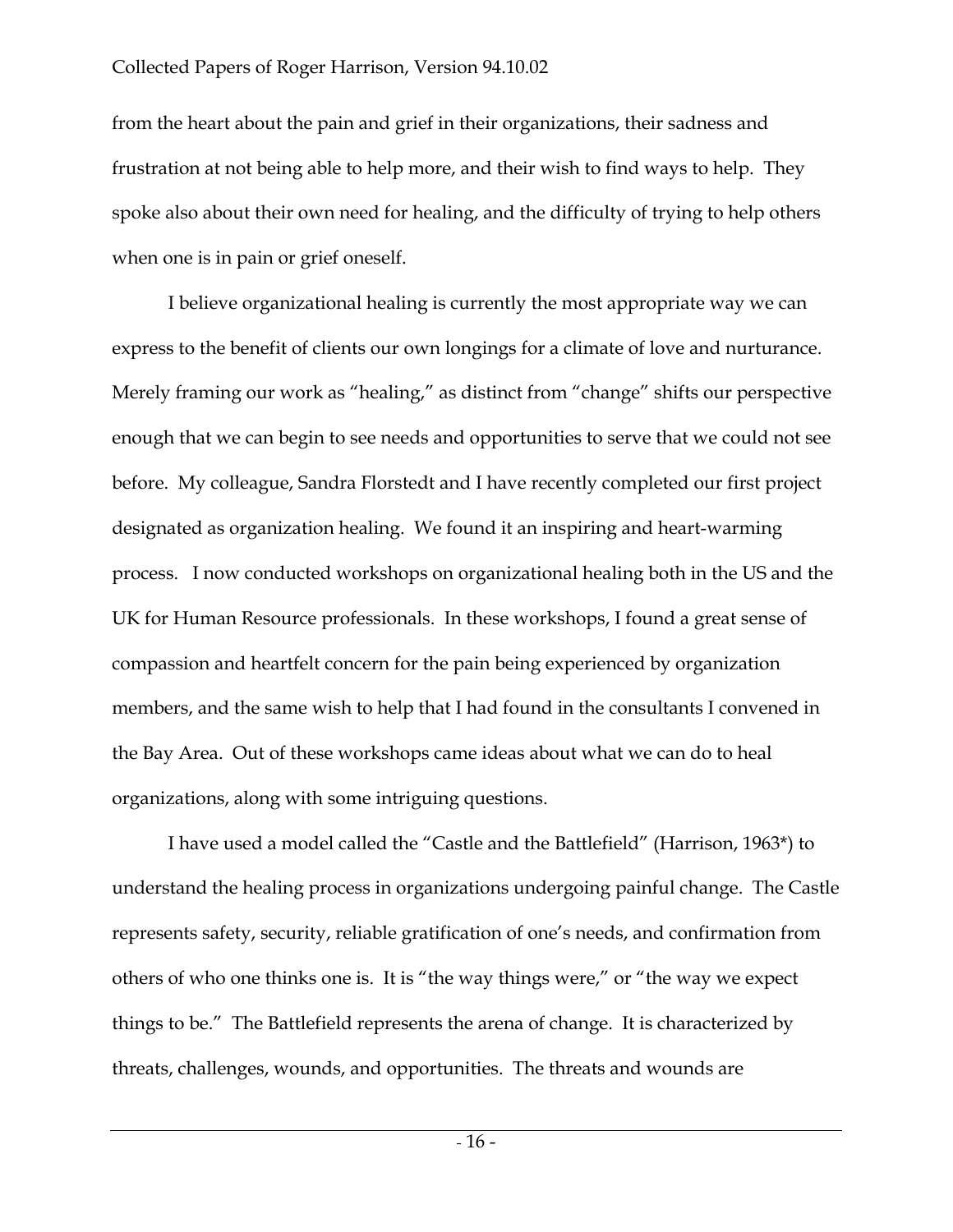experienced in present time; the opportunities point to uncertain, contingent possibilities of future gain. Clearly, if one had to balance the satisfactions of the Castle with those of the Battlefield as described so far, most people would choose to stay in the Castle (and indeed, many people do so choose when they can).

There is another factor present in the Battlefield, the need to learn, grow, risk and stretch oneself. When this need is active in members of an organization, they will forsake safe, gratifying situations in favor of changes, challenges, and the pursuit of dreams. It is the opportunity to fulfill this need in Aligned organizations, and also in Self Expression cultures, that makes them exciting places in which to work.

People adapt best to change when they experience a balance between Castle and Battlefield (Harrison, 1963<sup>\*</sup>). In practice, this means that during times of painful change they require "safe havens" to which they can retire, where they are affirmed in their values and beliefs, supported in their self image and self esteem, and protected from stress. Such safe havens are usually found in the informal social system of the organization, in relationships with co-workers. Organizations where people work mostly in teams provide more "Castle time" than those where people are more isolated.

In times of change, and in Self Expression cultures, the informal social structure is often inadequate to provide the amount of support needed, and it becomes important to create Castle settings, structures and processes, such as special project teams, feedback and sensing meetings, support groups, counseling sessions, etc.

Now, when many organization members are experiencing losses of status, professional identity, job security and remuneration, the organization takes on the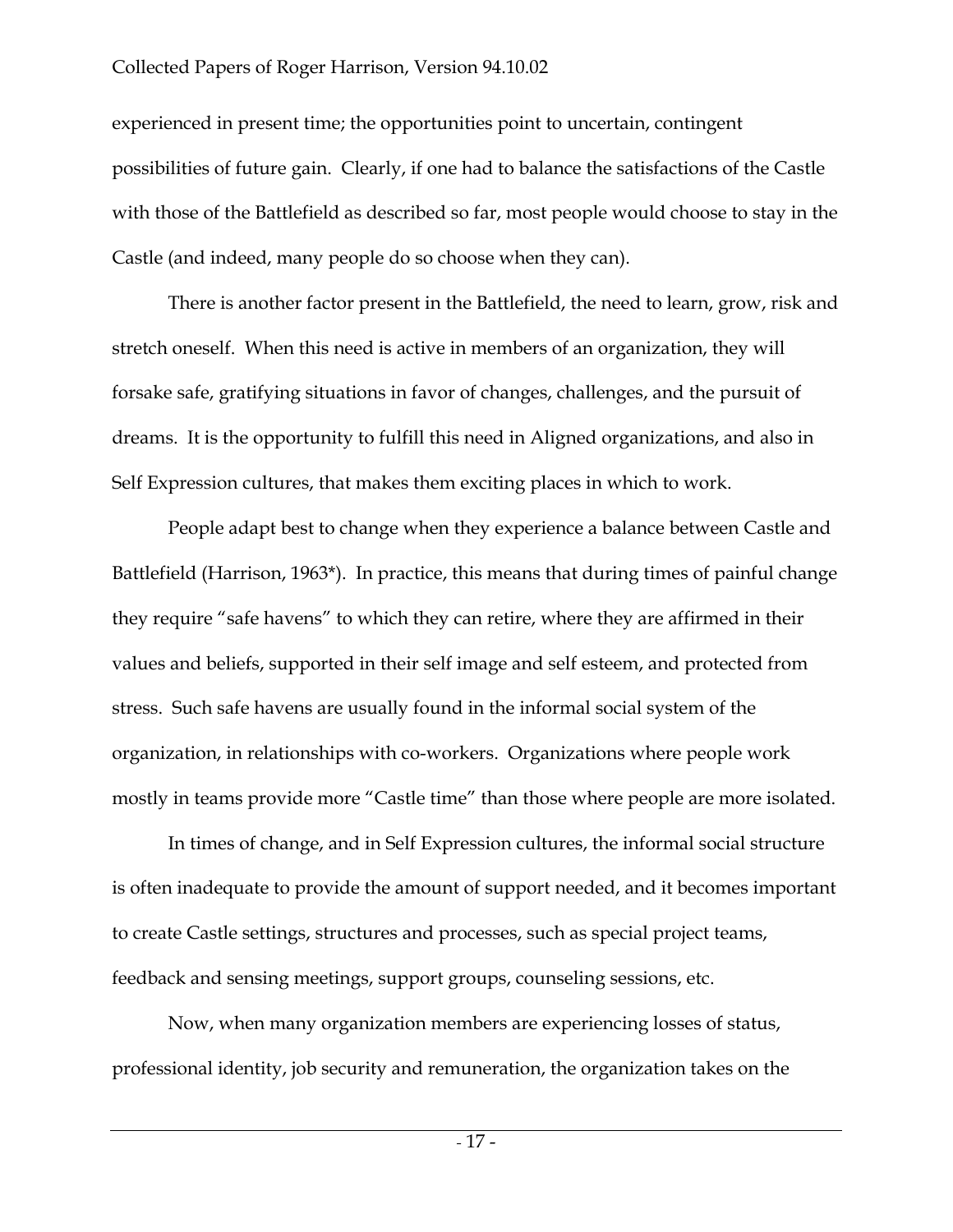qualities of the Battlefield. When the culture of the organization values masculine virtues such as strength, toughness, and suppression of softer feelings, leaders are usually unable to sense needs for support, compassion and relief from stress, and unwilling to provide for them. When resistance to change inevitably arises, and effort falls off, they try to drive the organization to greater levels of effort.

Organizations are not machines; they are organisms with a life of their own, and the natural patterns of energy and adaptation to change in organisms are cyclical and periodic, as shown in Figure 14.2. We can help our clients to see those patterns, and to work with them by timing "push" initiatives for high activity periods, and providing "Castle time" when the organization goes into a rest and recovery period.





People in Mutuality cultures are sensitive to flows of energy and feeling, both within and without the organization. They respond more readily to needs for support,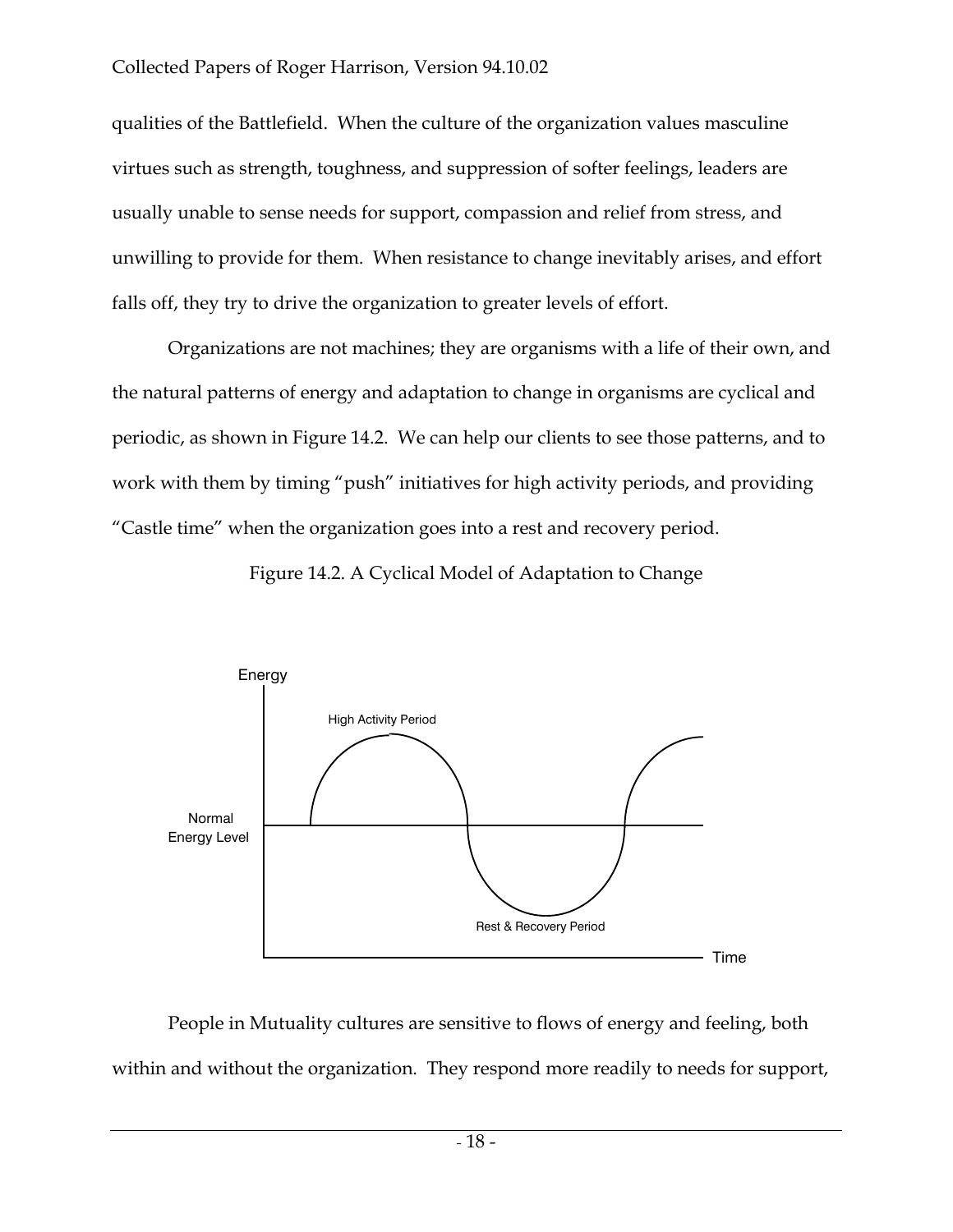nurturance, and maintenance of relationships. They naturally provide Castle settings and Castle time. During these times of turbulent change, that sensitivity to process can provide a true competitive edge for the organizations that have it.

The Organizational Healing Workshop workshops I have conducted have raised for me an intriguing and important question about cycle times in adaptation to traumatic change. The Kubler-Ross model of adaptation to trauma has a lot of face validity (Kubler-Ross, 1969); most of us know from personal experience what it is like to go through the stages of Shock, Denial, Rationalization, Anger, Depression and Adaptation. It takes most people and most organizations a long time to pass through those stages, a lot longer than the time frame around which most of our clients are willing or able to wrap their minds. Rather than undertake directly to heal their organizations, most leaders and some consultants just push them harder to perform, interpreting the healing process as resistance. Are there ways to help organizations to heal more rapidly, or are we stuck with a natural process that cannot be hurried? Is there a way to "surf" on change, or must we swim laboriously through waves of grief?

Most of us have seen individuals and groups who have adapted rather quickly to difficult and challenging changes, seemingly bypassing the stages of the Kubler-Ross model, or at least truncating them significantly. What distinguishes these people from others, and can we create conditions that will help individuals and organizations do likewise? I do not know the answers to these questions, but I think I know where to look.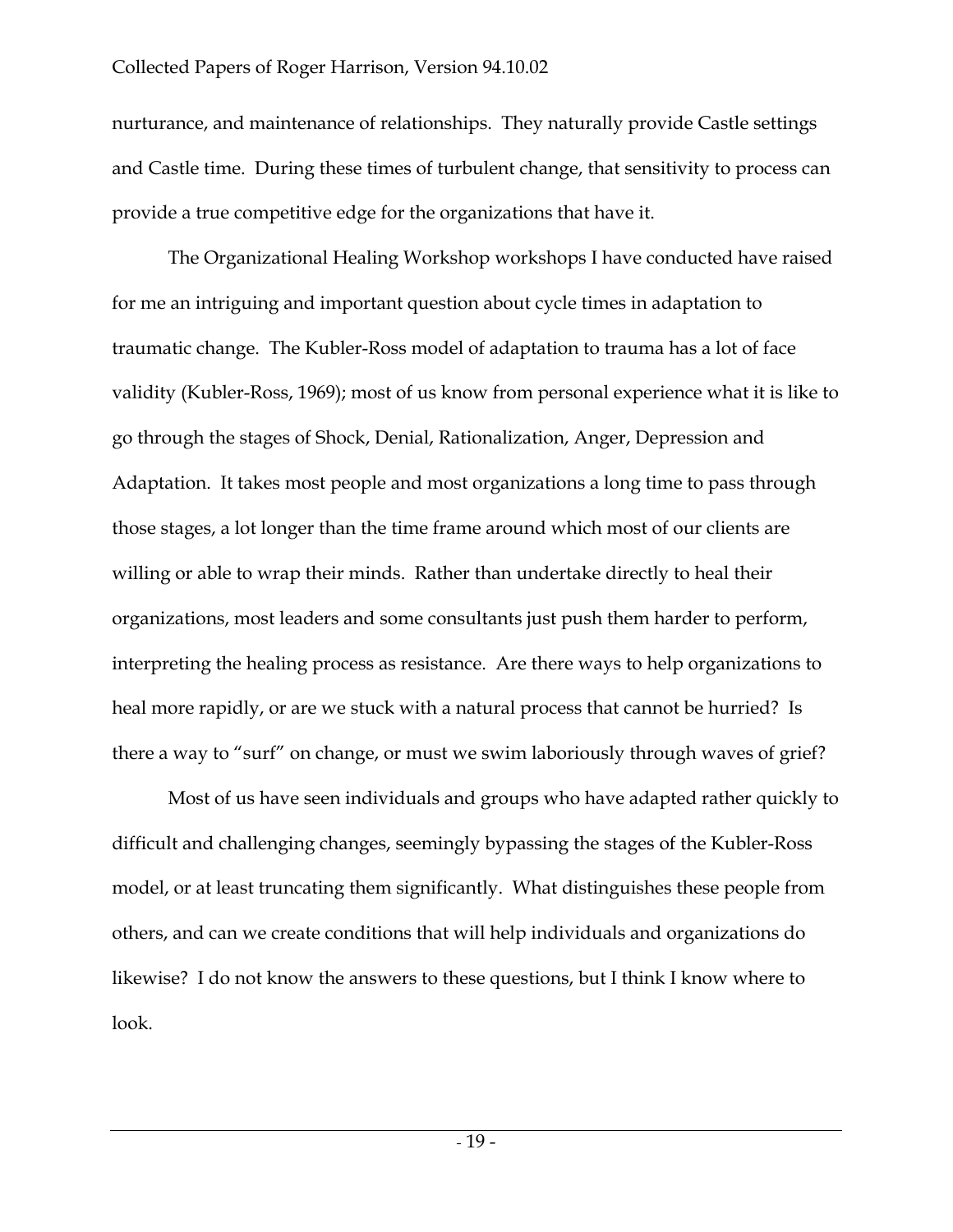The work of Victor Frankl on the qualities that made for survival in Nazi death camps comes to mind (Frankl, 1959). Frankl found that a *sense of meaning* distinguished those who survived. We all know that people willingly endure great loss and hardship in shared service to a valued goal or purpose. The goal provides *meaning,* and directing the will towards achieving it provides *alignment.* Both the organizational culture of Alignment, and that of Mutuality can be healing. Being in a culture of Alignment takes us out of ourselves, and gives meaning and value to sacrifices we are called to make. Mutuality provides support and compassion, and permits us to move through our grief.

However, the current wave of downsizing does not often foster either Alignment or Mutuality, because the sacrifices are not experienced as being *shared*, and they are often undertaken to ensure higher profits for investors. It is hard to convince a person who has been pushed out of the lifeboat that his or her sacrifice was necessary in order to keep the boat afloat, when the upper echelons of the organization appear to be untouched. In contrast, organizations that truly opt for integrity and shared sacrifice are able to frame changes in ways that provide meaning and a sense of purpose to the losses that members are required to endure.

Another place I would look to discover how to move more quickly through the trauma of change and loss is in the teachings of the world's great spiritual masters, East and West. Spiritual practice has much to teach us of nonattachment, of letting go, and of surrender. These qualities are not highly prized in our competitive and egoistic culture, but they offer another key to grace in the face of change. When I am working on the development of an organizational vision with a group that I believe to be in grief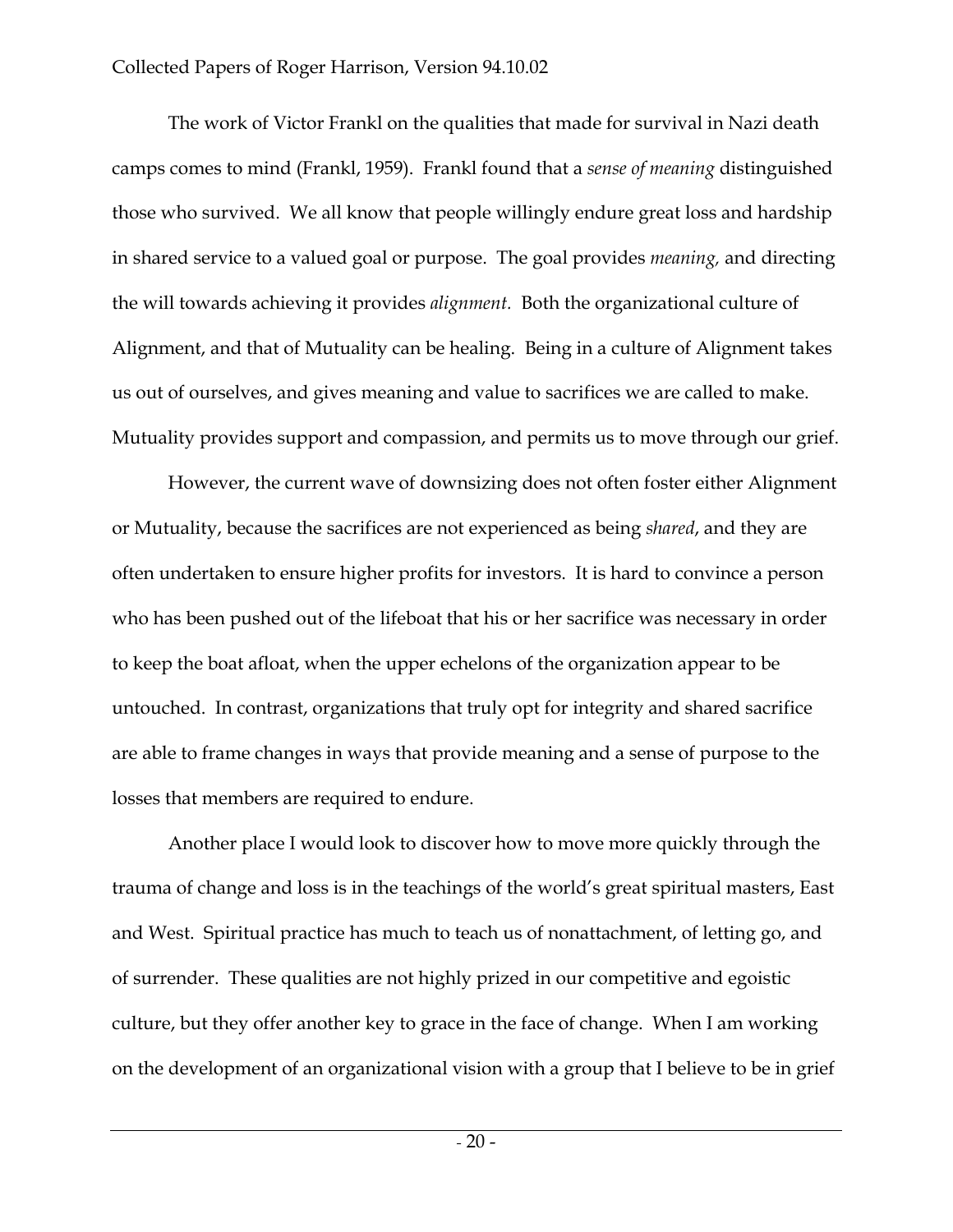and pain, I provide time and support for them to grieve, asking them to move on only when they are ready to turn their faces to the future. I invite them to face and move together into their pain, and I find that that permission leads to their letting go their attachments to the past. When people adopt the *intention* to let go and move on, they can do so, although they may indeed have to rework that process a number of times before it is complete.

Mutuality brings love and compassion to heal our wounds, and it aids in letting go of past hopes and expectations. We create a culture of Mutuality when we facilitate organization members in grieving their losses together. Harrison Owen tells an inspiring story of how he created rituals for grieving for the personnel of a plant that was going to close, and the people then pulled together and performed miracles right up until the last day. The group he describes has strong elements of the Mutuality culture (Owen, ).

When we can create organization cultures that have a blend of Alignment and Mutuality, we shall have conditions that make for rapid adaptation to change and loss. However, in singing the virtues of Mutuality I do not want to imply that there is no darker side. Among other failings, (Harrison, Cooper, and Dawes, 1991) Mutuality organizations can be prone to an unhealthy preoccupation with process at the expense of the task, and they may become so bogged down in reflection and the search for ever deeper meanings and understandings that they are unable to act. In my work on organization culture I have argued for *balance,* where the dark side of one cultural archetype is balanced by the strengths of another. Currently, the weight that human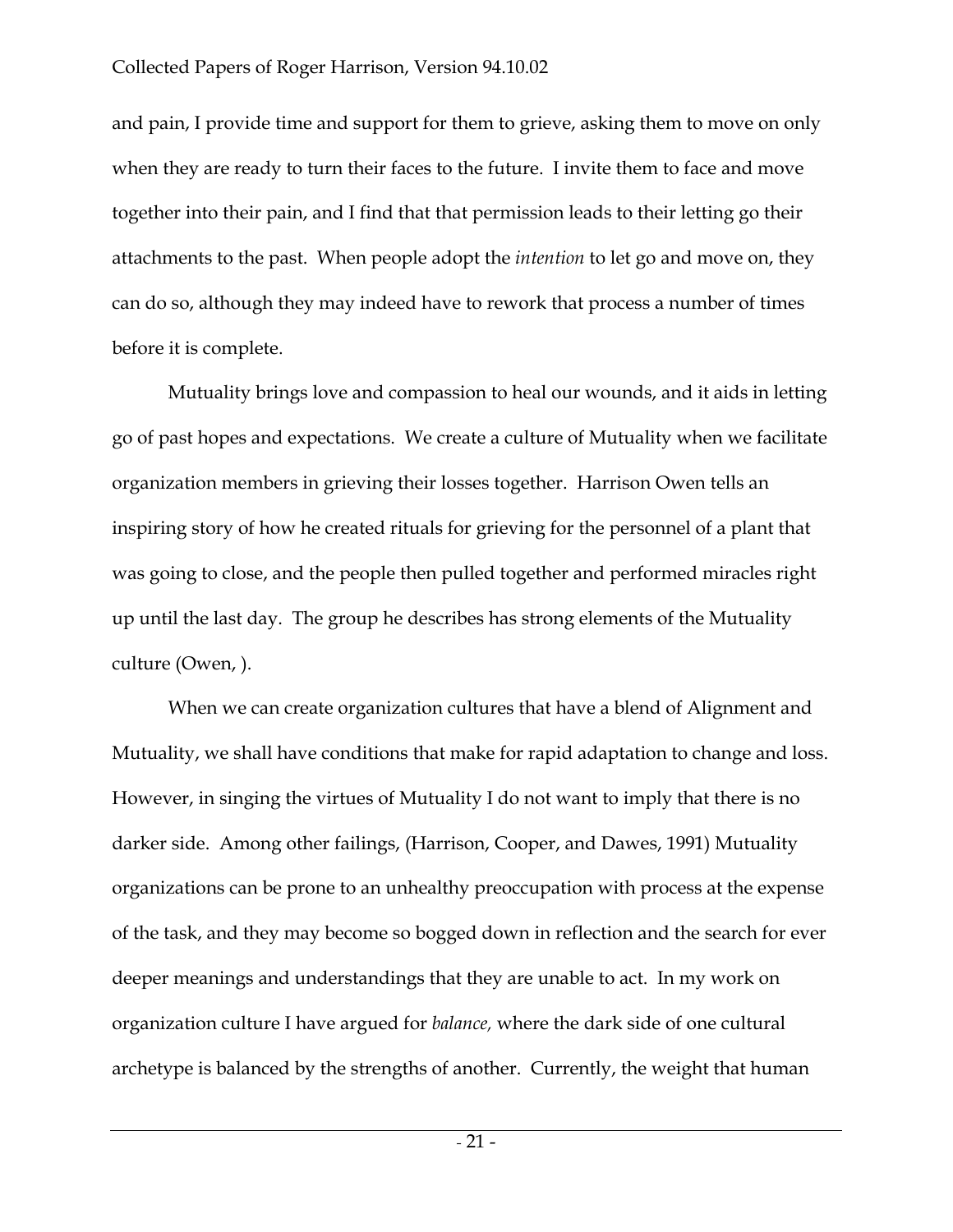will and intellect cast in the organizational scales is heavy, and it is insufficiently balanced by heart and intuition. It is that balance I would like to see us redress.

When I look to the future, then, I see the development of the Mutuality orientation in organizations as a challenge worth accepting, not only for the well being of all who work within them, but for their stakeholders: customers, suppliers, communities, and the Planet. Especially for the Planet, because we shall never learn to care for and protect the environment that nurtures us until we commit to nurturing one another.

The task of balancing the power of our wills and intellects with the power of our hearts looks formidable at this period when most organizations are preoccupied with their struggles to compete, to overcome, and to survive. I am sustained in my hope by the belief that the things business leaders say they want *cannot* be achieved without a shift towards Mutuality in organizations. I refer especially to the commitment to quality, and to a focus on customers' needs and interests.

We are endeavoring now to achieve those things through effort, through the design of better systems, and through using the rewards and punishments of the organization to encourage Transactional cultures to be committed to quality. But true commitment is freely given from free hearts and minds, and it is only that kind of commitment that leads to permanent improvements in quality and customer orientation. Many organizations are continuing to work through the old patterns, putting more time and energy into approaches that don't work very well, trying to fit Cinderella's shoe on her sister's foot. When the universe wants to encourage us to learn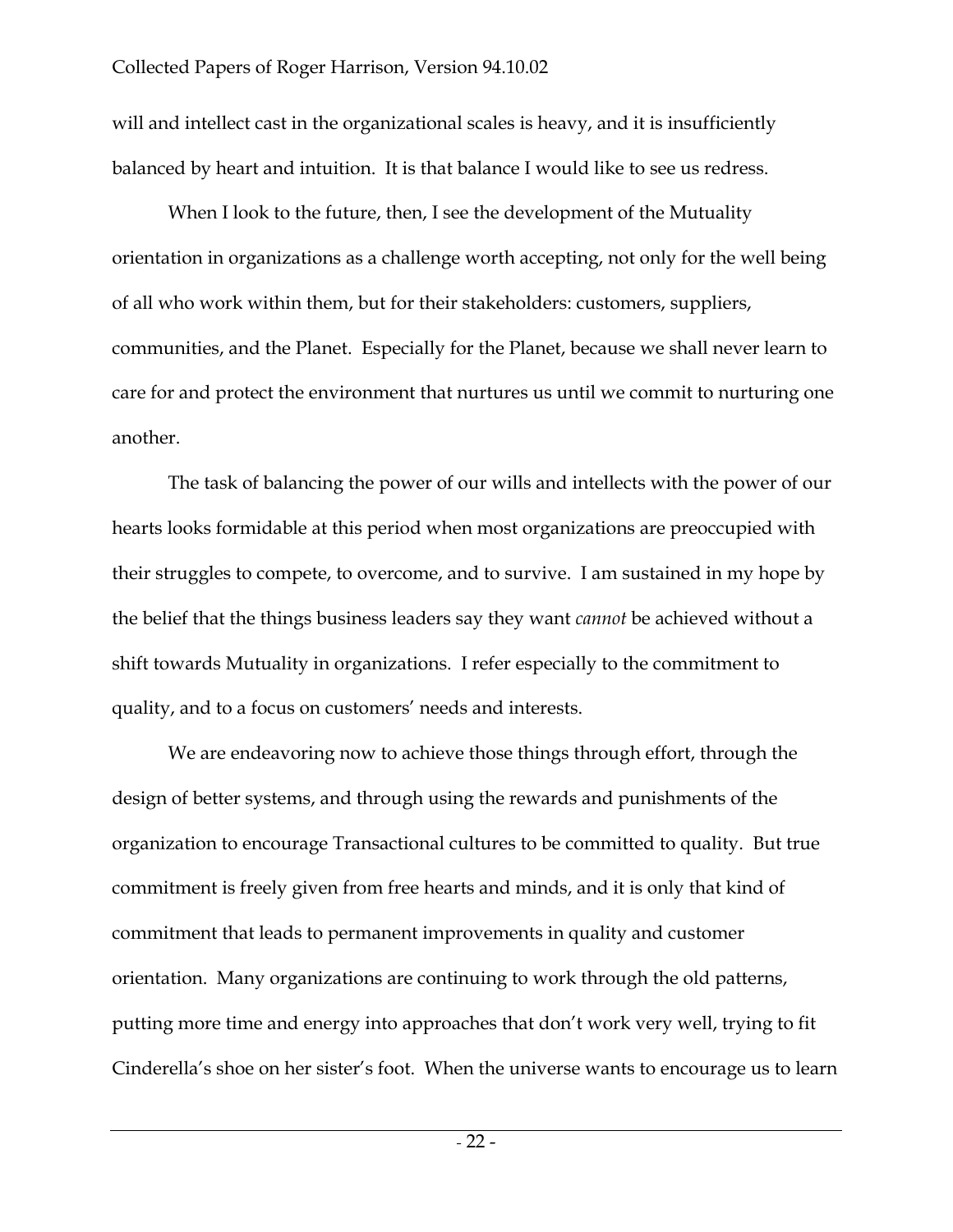something new, it puts extraordinary barriers in the way of our following the old ways. The reason for us to try love, support, and intuitive learning to transform our organizations is not that these are better than will and rational analysis—it is that we have applied a great deal of the latter, and it is not working.

We must not be naive in this endeavor. Love is not enough to lead us out of the woods in which we are lost. We shall require intelligence, and purpose in the form of directed will to chart our path and pursue it. But our first task must be to stop, listen, and attune to one another and to our environment. When we do, we shall find understanding and assistance we did not know was there.

How to start? Some years ago, I first put forward the idea that it might be important to release the power of love in organizations (Harrison, 1984\*). I wrote some discussion questions that consultants and clients could consider together in order to deepen their understanding of what I have since come to call the Mutuality culture, and to enhance their appreciation of the *connections* that exist between their organizations and its environment. Those questions still seem relevant, and for many organizations they will be new. I give them here in the hope of stimulating thoughtful dialogue on issues raised in this paper.

- Where do we see love at work in our organization? What stops us seeing and talking about it? How does that shape our understanding and actions?
- Of what large purposive systems is our organization a part? How, if at all, does our organization's purpose become attuned to the larger system's